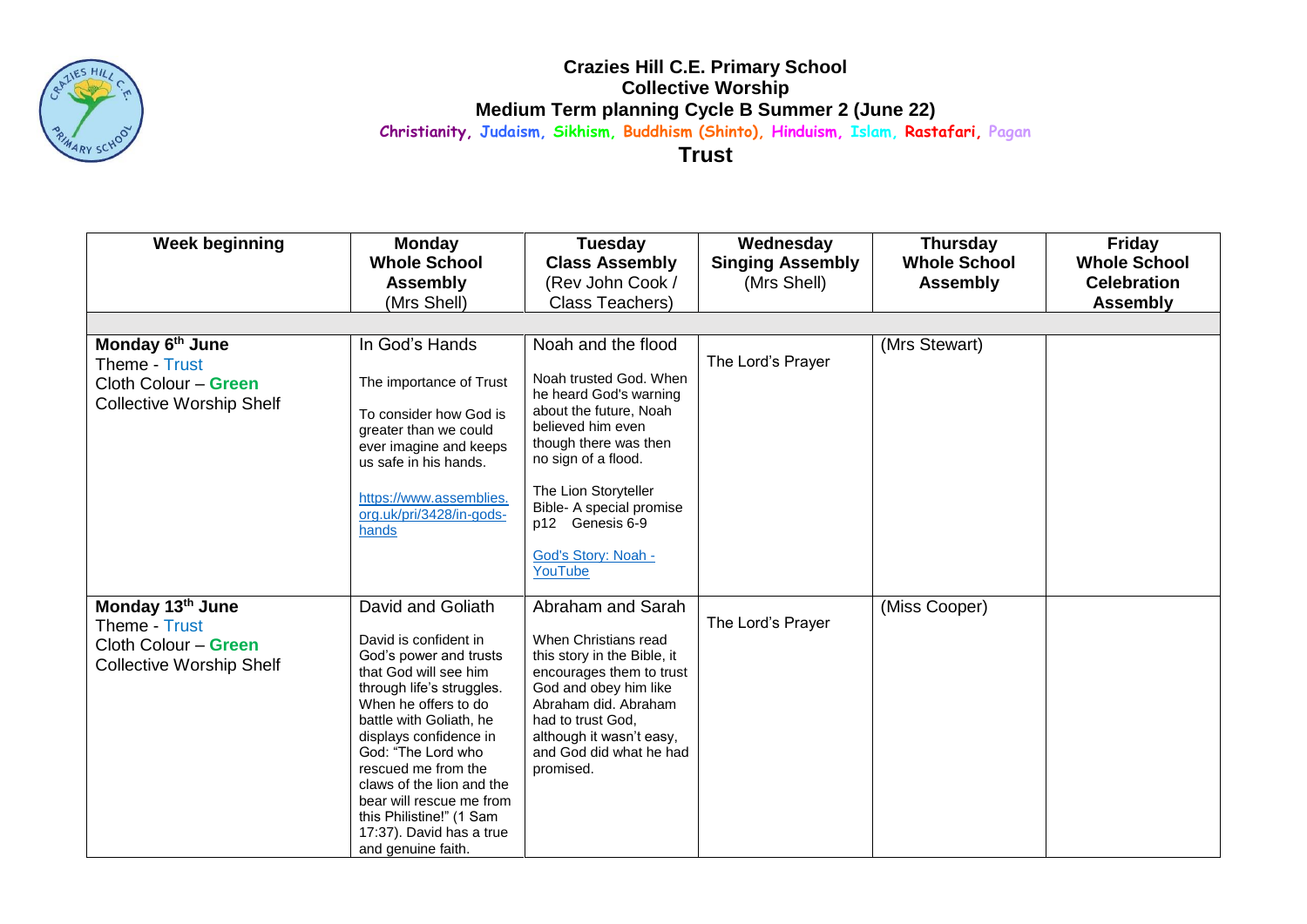|                                                                                                          | Lion Storyteller Bible -<br>David the Giant Killer p.<br>54<br><b>Slapstick Theater (David</b><br>and Goliath) - YouTube                                                                                                                                                                            | The Lion Storyteller<br>Bible- God's friend p. 16<br><b>Abram to Abraham</b><br>(Genesis 15-21) -<br>YouTube<br>0r                                                                                                                                                                                                                                                                                                                                                                  |                   |               |  |
|----------------------------------------------------------------------------------------------------------|-----------------------------------------------------------------------------------------------------------------------------------------------------------------------------------------------------------------------------------------------------------------------------------------------------|-------------------------------------------------------------------------------------------------------------------------------------------------------------------------------------------------------------------------------------------------------------------------------------------------------------------------------------------------------------------------------------------------------------------------------------------------------------------------------------|-------------------|---------------|--|
|                                                                                                          |                                                                                                                                                                                                                                                                                                     | God's Story: Abraham<br>and Sarah - YouTube                                                                                                                                                                                                                                                                                                                                                                                                                                         |                   |               |  |
| Monday 20 <sup>th</sup> June<br>Theme - Trust<br>Cloth Colour - Green<br><b>Collective Worship Shelf</b> | The Parting of the<br><b>Red Sea</b><br>Moses trusted God and<br>the Israelites trusted<br>Moses. God has proven<br>himself as being<br>trustworthy so we can<br>trust him in our everyday<br>lives.                                                                                                | Storm on the Lake<br>When we are frightened<br>Jesus thinks we should<br>trust him.<br>Mark 4:35-41<br>Jesus Calms the Storm -<br>YouTube                                                                                                                                                                                                                                                                                                                                           | The Lord's Prayer | (Mrs Batting) |  |
|                                                                                                          | Exodus 13-14<br>The Red Sea (Exodus<br>13-14) - YouTube                                                                                                                                                                                                                                             |                                                                                                                                                                                                                                                                                                                                                                                                                                                                                     |                   |               |  |
| Monday 27th June<br>Theme - Trust<br>Cloth Colour - Green<br><b>Collective Worship Shelf</b>             | Shadrach, Meshach<br>and Abednego<br>When the whole kingdom<br>was worshipping a<br>golden idol, they stood<br>their ground with faith<br>that God would take care<br>of them no matter the<br>result. They remained<br>calm and confident.<br>Daniel 3<br>Shadrach, Meshach,<br>Abednego - YouTube | Jacob and Esau<br>Jacob was used to<br>dealing with his problems<br>by running away from<br>them. But now he had a<br>choice to make. Would<br>he continue running, or<br>trust that God would pull<br>through for him despite<br>his many mistakes? He<br>chose to turn to God, but<br>this decision wasn't an<br>easy one. But eventually<br>he did choose to trust<br>him.<br>Genesis 25:27-33 and<br>Genesis 27:1-40<br>Jacob and Esau   Bible<br>Story   LifeKids -<br>YouTube | The Lord's Prayer | (Mrs Burton)  |  |